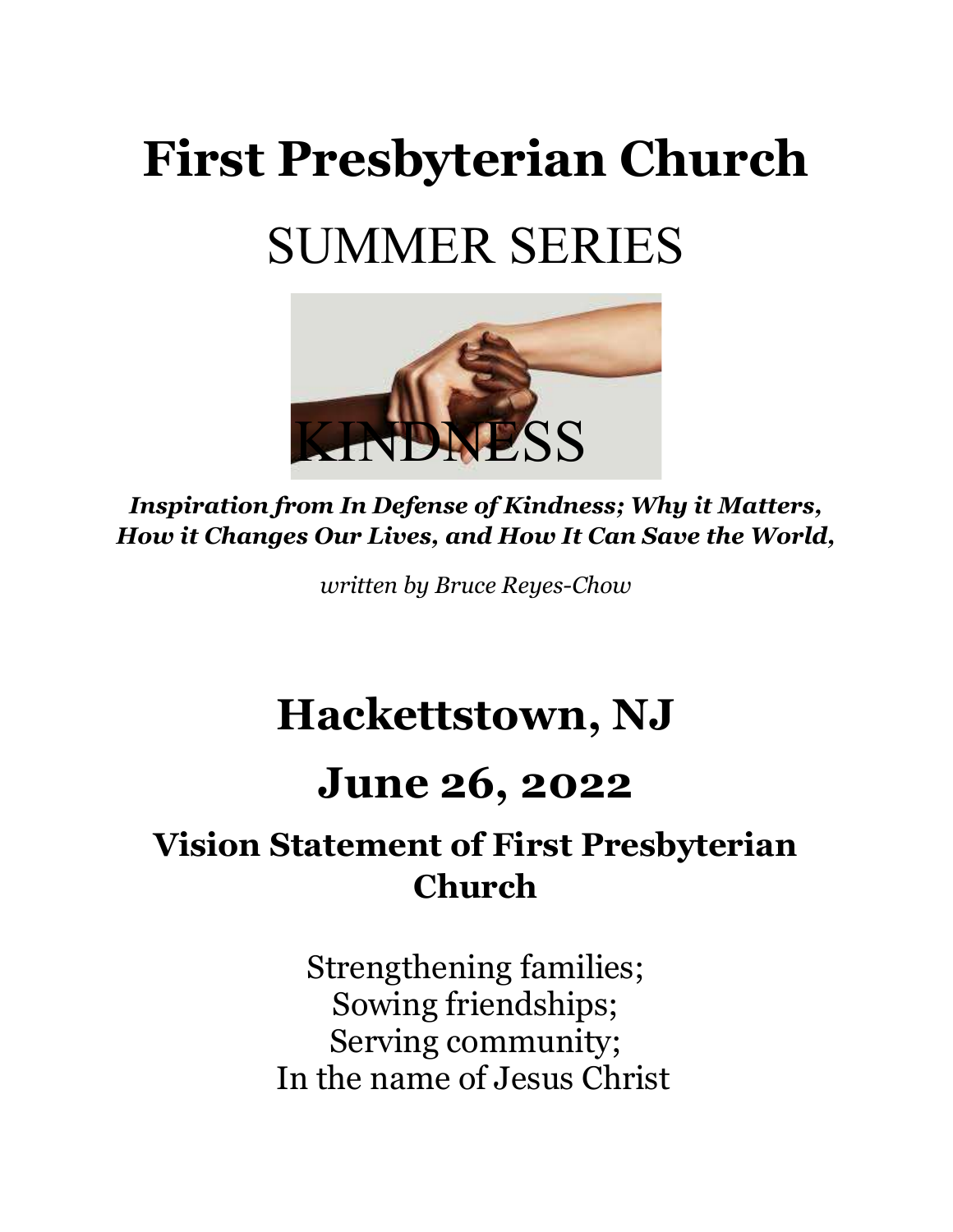3rd Sunday after Pentecost June 26, 2022

#### PRELUDE A New Name in Glory

#### THE RINGING OF THE BELL

#### WELCOME AND ANNOUNCEMENTS

#### \*CALL TO WORSHIP

Our lives are in the care of God.

#### God has given us abundance and hope.

This day we have come to praise and thank God for all that God has done for us.

#### We gather to celebrate God's love and to offer our lives in service.

Come, let us open our hearts to the Lord!

Let us rejoice in God's goodness and love. AMEN.

#### \*HYMN Down in My Heart

I have the joy, joy, joy, joy down in my heart, (where?)down in my heart, (where?) down in my heart, I have the joy, Joy, joy, joy down in my heart, (where?) Down in my heart to stay.

And I'm so happy, so very happy, I have the love of Jesus in my heart, And I'm so happy, so very happy,

I have the love of Jesus in my heart. I have the love of Jesus, love of Jesus down in my heart, (where?) down in my heart, I have the love of Jesus, love of Jesus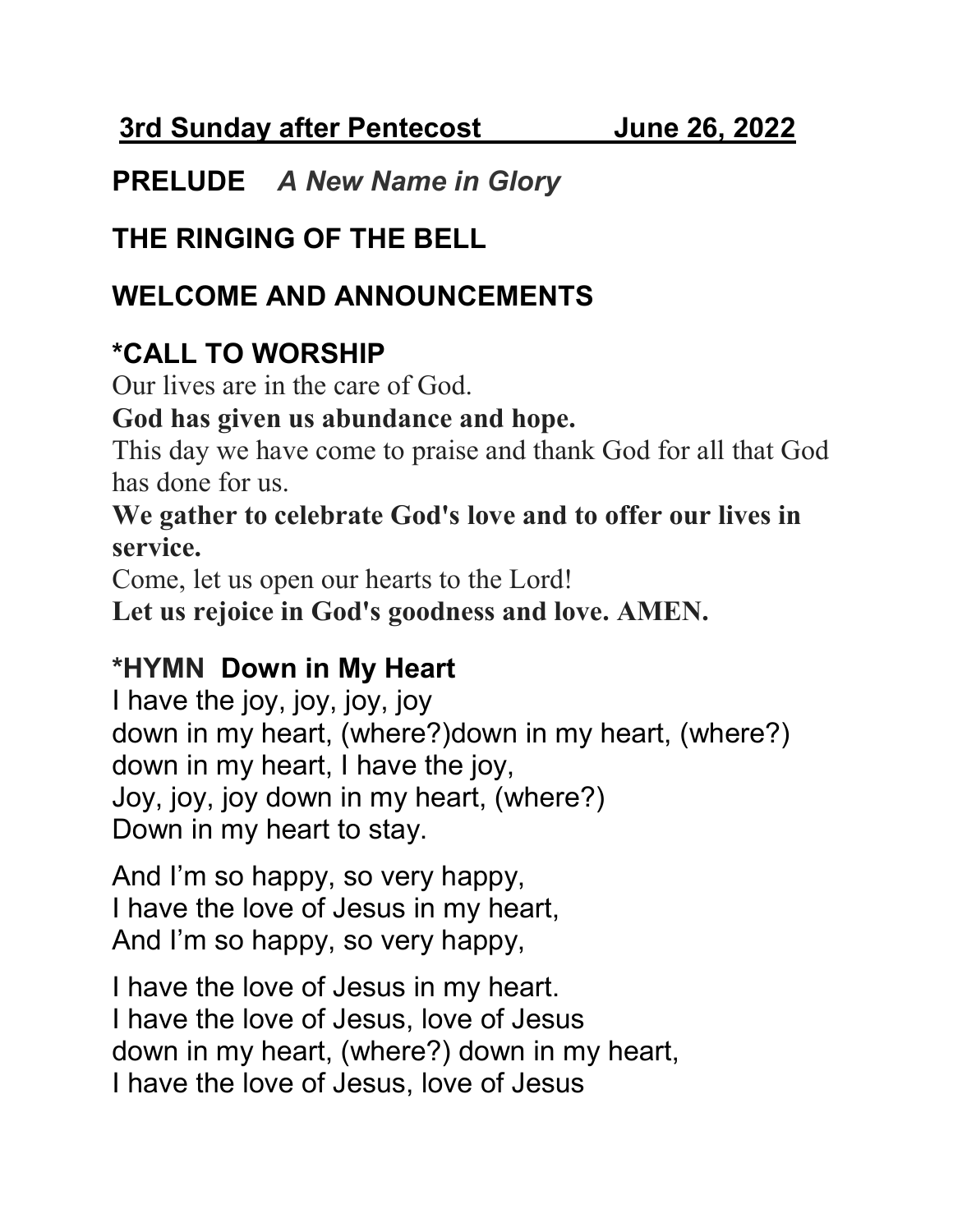down in my heart, (where?) down in my heart to stay. I have the peace that passeth understanding down in my heart, (where?) down in my heart, I have the peace that passeth understanding down in my heart, (where?) down in my heart to stay.

#### \*PRAYER OF ADORATION

Pour out upon us, O God, the power and wisdom of your Spirit, that we may walk with Christ the way of the cross, ready to offer even the gift of our lives to show forth to the world our hope in your kingdom. We ask this through our Lord Jesus Christ, who lives and reigns with you in the unity of the Holy Spirit, one God forever and ever. Amen.

#### CHILDREN'S MESSAGE

#### THE LORD'S PRAYER

Our Father who art in heaven, hallowed be thy name, thy kingdom come, thy will be done, on earth as it is in heaven. Give us this day our daily bread. Forgive us our debts as we forgive our debtors. And lead us not into temptation, but deliver us from evil. For thine is the kingdom and the power and the glory forever, Amen.

#### CALL TO CONFESSION

CONFESSION St. Francis Prayer

Lord, make me an instrument of your peace. Where there is hatred, let me sow love.

Where there is injury; pardon.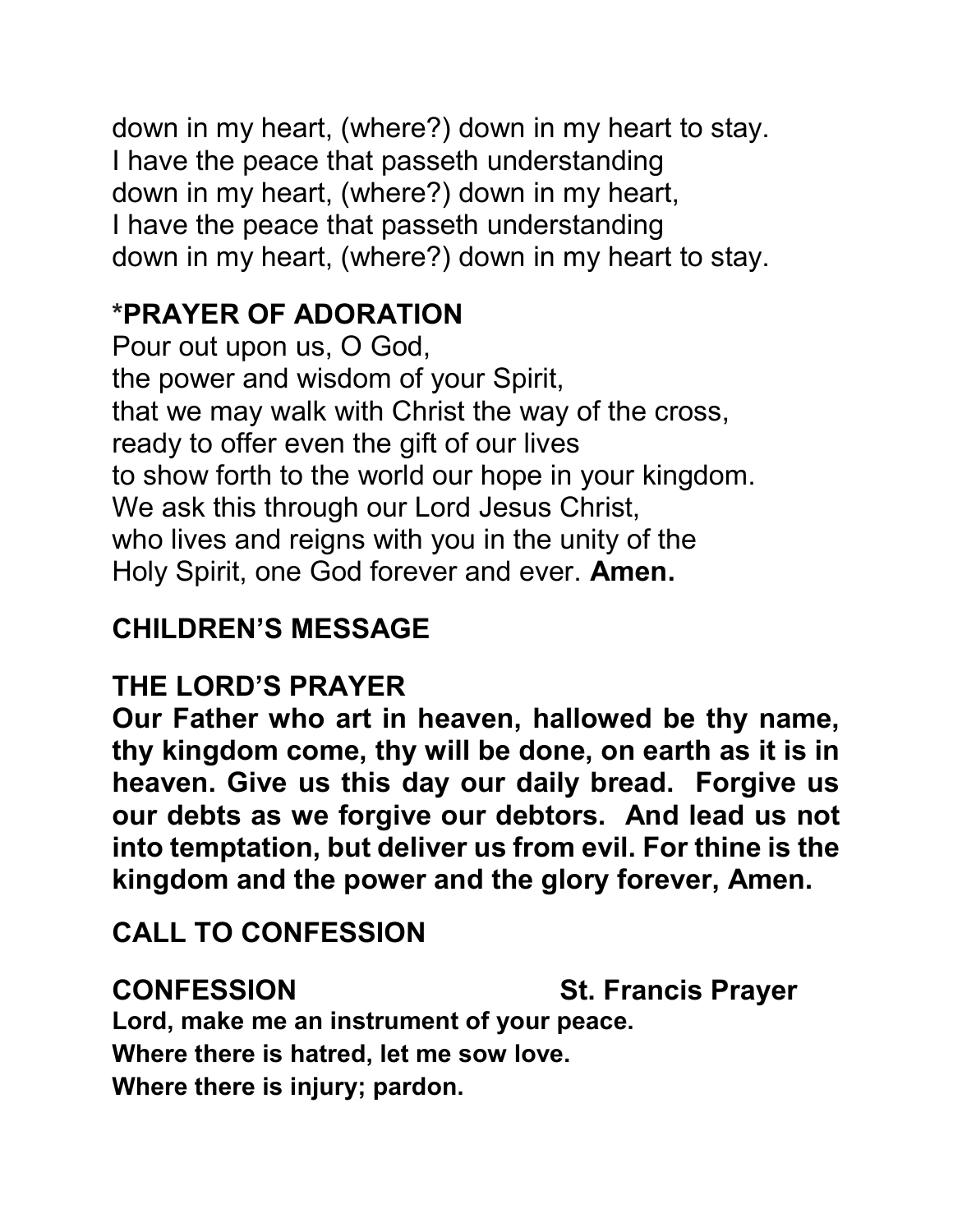Where there is doubt, faith.

Where there is despair, hope.

Where there is darkness, light.

Where there is sadness, joy.

O Divine Master,

Grant that I may not so much seek to be consoled as to console,

To be understood as to understand,

To be loved as to love.

For it is in giving that we receive,

It is in pardoning that we are pardoned,

And it is in dying that we are born to eternal life.

#### ASSURANCE OF PARDON

Our forgiveness is a gift of grace given to us by God. Beloved community believe that peace is yours today. Amen.

#### \*GLORIA PATRI

Glory to the Father, and to the Son, and the Holy Ghost; as it was in the beginning, is now, and ever shall be, world with out end. Amen, amen.

SCRIPTURE LESSON Deuteronomy 6:4-9 4 "Hear, O Israel: The Lord is our God, the Lord alone. 5 You shall love the Lord your God with all your heart and with all your soul and with all your might. 6 Keep these words that I am commanding you today in your heart. 7 Recite them to your children and talk about them when you are at home and when you are away, when you lie down and when you rise. 8 Bind them as a sign on your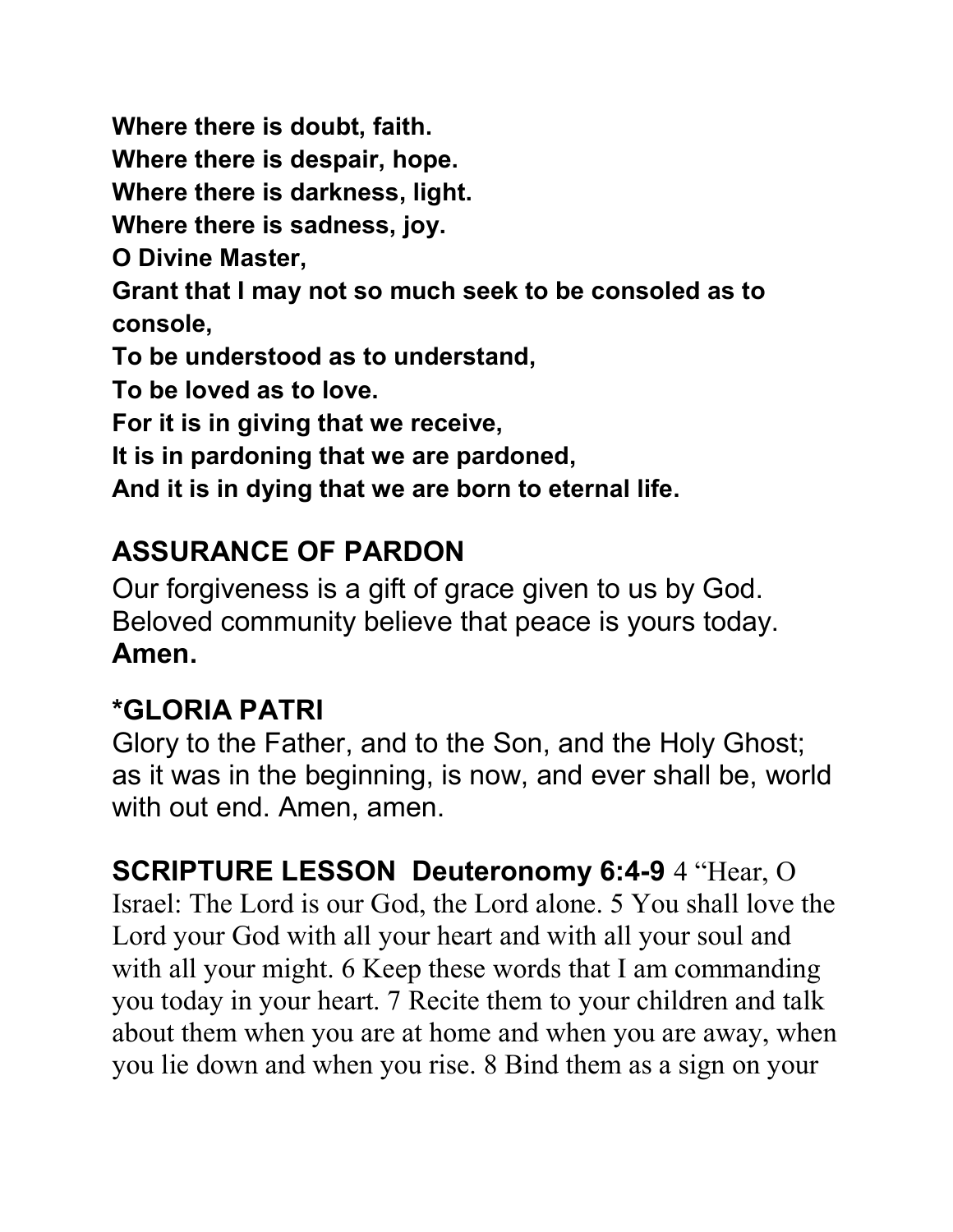hand, fix them as an emblem on your forehead, 9 and write them on the doorposts of your house and on your gates."

Colossians 3:12-17 12 As God's chosen ones, holy and beloved, clothe yourselves with compassion, kindness, humility, meekness, and patience. 13 Bear with one another and, if anyone has a complaint against another, forgive each other; just as the Lord has forgiven you, so you also must forgive. 14 Above all, clothe yourselves with love, which binds everything together in perfect harmony. 15 And let the peace of Christ rule in your hearts, to which indeed you were called in the one body. And be thankful. 16 Let the word of Christ dwell in you richly; teach and admonish one another in all wisdom; and with gratitude in your hearts sing psalms, hymns, and spiritual songs to God. 17 And whatever you do, in word or deed, do everything in the name of the Lord Jesus, giving thanks to God the Father through him.

#### SERMON Rev. Erin Hayes-Cook

**HYMN #754 Help Us Accept Each Other Tune: Lancashire** 1 Help us accept each other as Christ accepted us; teach us as sister, brother, each person to embrace. Be present, Lord, among us and bring us to believe we are ourselves accepted, and meant to love and live.

2 Teach us, O Lord, your lessons, as in our daily life we struggle to be human and search for hope and faith. Teach us to care for people, for all, not just for some, to love them as we find them, or as they may become.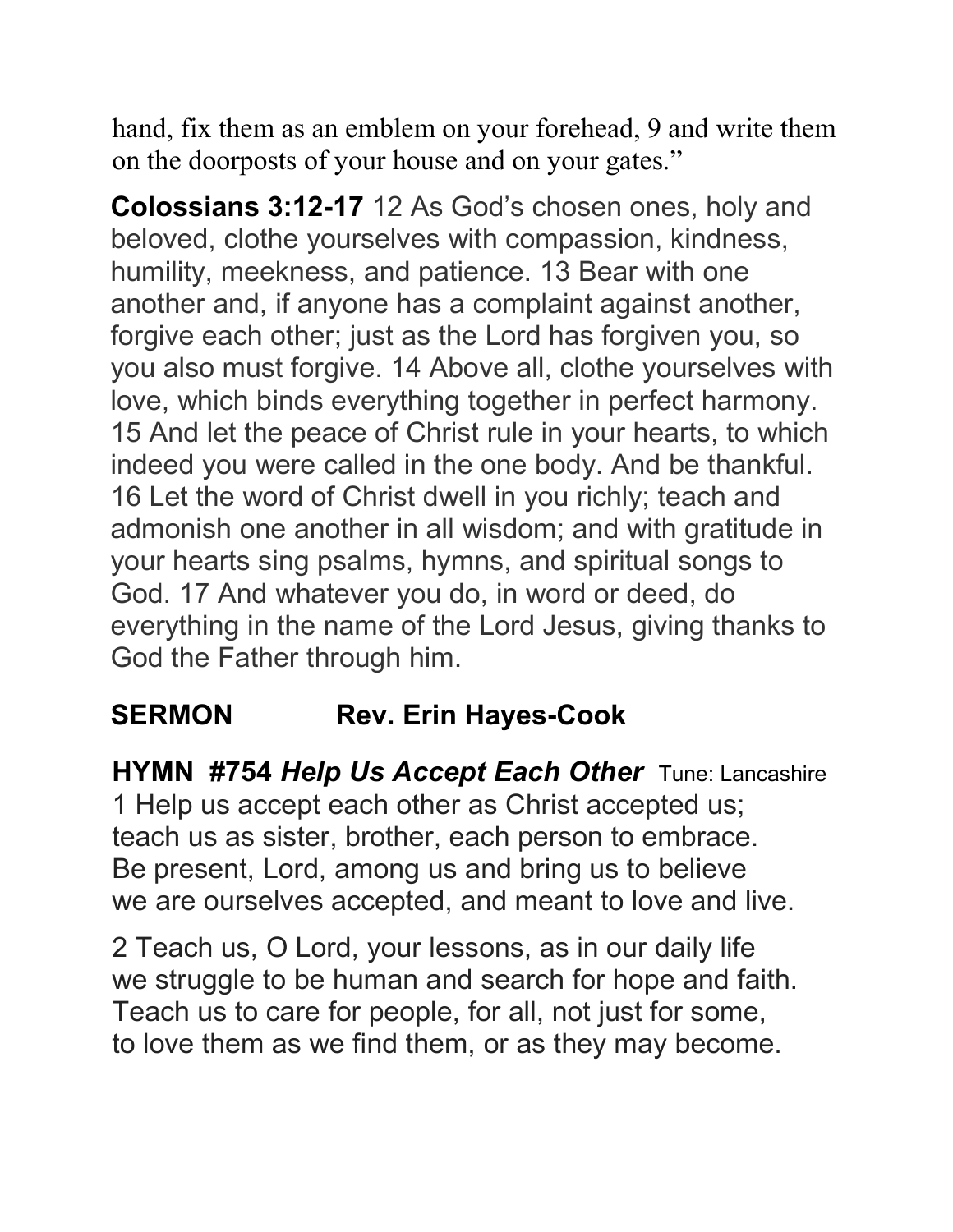3 Let your acceptance change us, so that we may be moved in living situations to do the truth in love; to practice your acceptance until we know by heart the table of forgiveness, and laughter's healing art.

4 Lord, for today's encounters with all who are in need, who hunger for acceptance, for justice and for bread, we need new eyes for seeing, new hands for holding on: renew us with your Spirit; Lord, free us; make us one!

#### AFFIRMATION OF FAITH A Brief Statement of Faith In life and in death we belong to God.

Through the grace of our Lord Jesus Christ,the love of God, and the communion of the Holy Spirit, we trust in the one triune God, the Holy One of Israel, whom alone we worship and serve. We trust in Jesus Christ, fully human, fully God. Jesus proclaimed the reign of God: preaching good news to the poor and release to the captives, teaching by word and deed and blessing the children, healing the sick and binding up the brokenhearted, eating with outcasts, forgiving sinners, and calling all to repent and believe the gospel.

#### \*OFFERTORY SENTENCE

#### OFFERTORY Offertory in D Major

#### \*DOXOLOGY

Praise God from whom all blessings flow. Praise him all creatures here below. Praise him above ye heavenly host. Praise Father, Son, and Holy Ghost, Amen.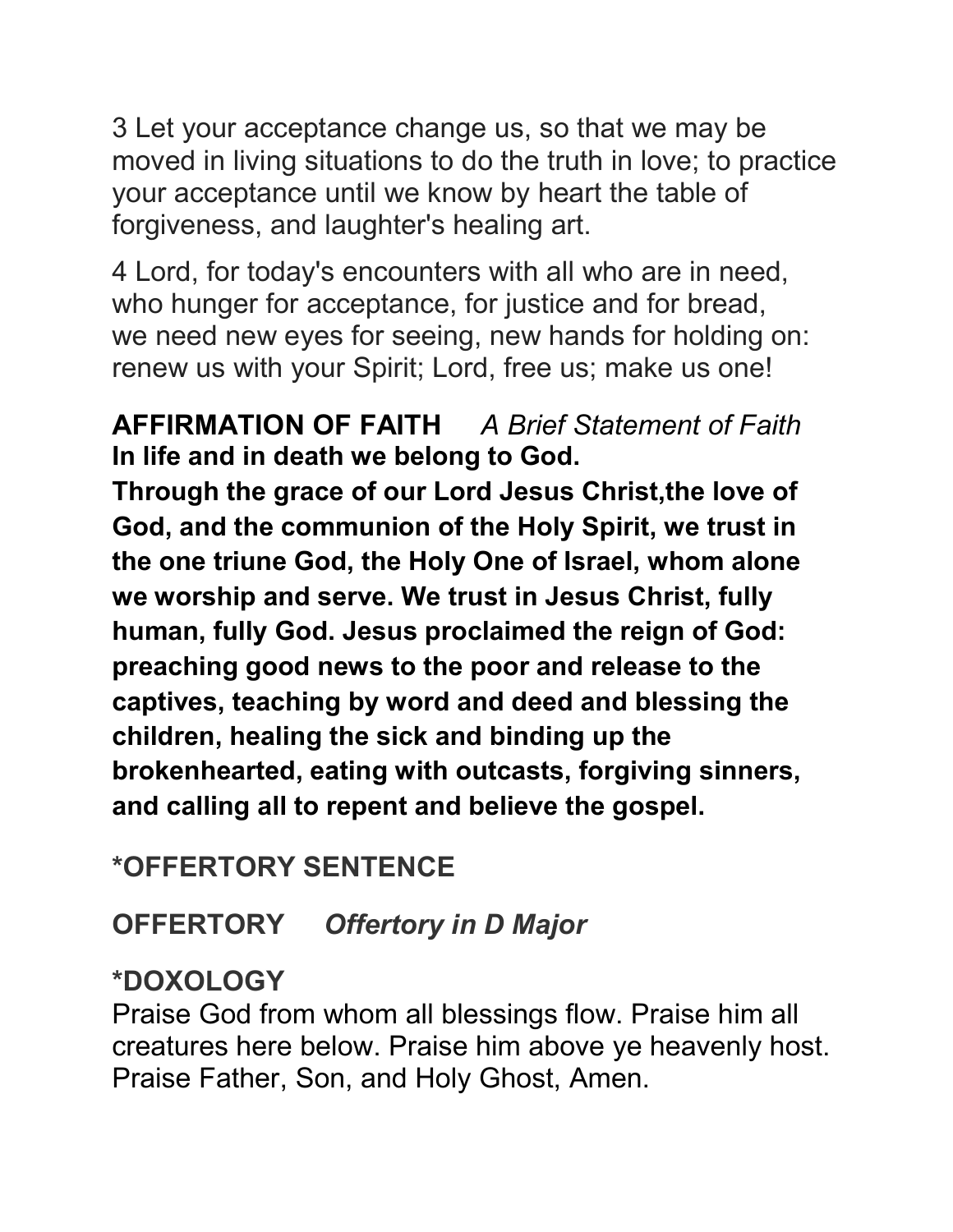#### \*PRAYER OF DEDICATION

#### PRAYER OF THE PEOPLE

#### \*CLOSING HYMN #733 We are All in One Mission

1 We all are one in mission; we all are one in call, our varied gifts united by Christ, the Lord of all. A single, great commission compels us from above to plan and work together that all may know Christ's love.

2 We all are called for service to witness in God's name. Our ministries are different; our purpose is the same: to touch the lives of others by God's surprising grace, so every folk and nation may feel God's warm embrace.

3 Now let us be united and let our song be heard. Now let us be a vessel for God's redeeming word. We all are one in mission; we all are one in call, our varied gifts united by Christ, the Lord of all.

#### \*CHARGE AND BLESSING

#### RESPONSE #539 We Will Go Out With Joy

We will go out with joy in the Spirit; we will go out with God. We will go out with joy in the Spirit; we will go out with God. Alleluia! We will go out with joy. Alleluia! Alleluia!

#### POSTLUDE Wonderful Words of Life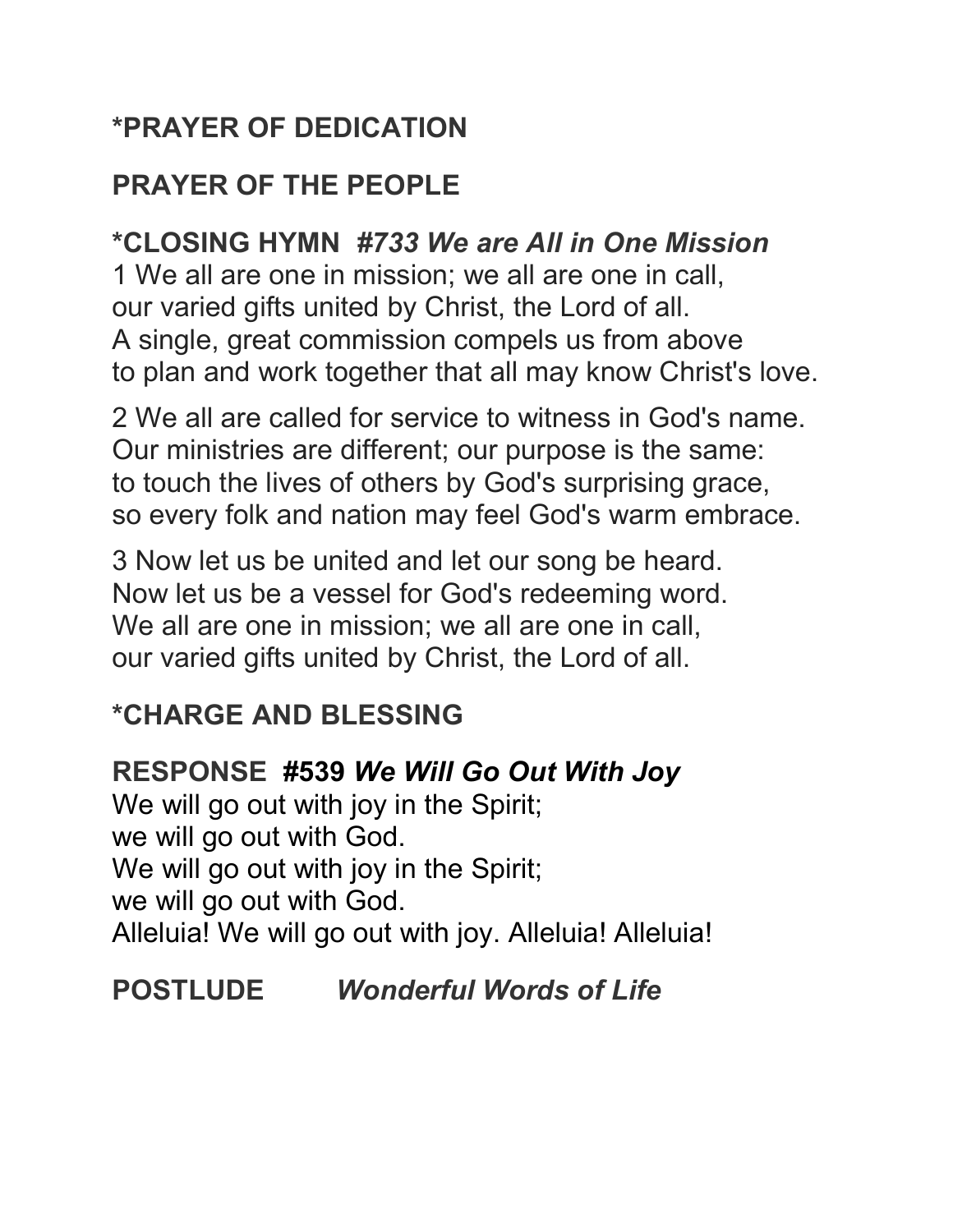Serving Our Congregation Today Preaching: Rev. Erin Hayes-Cook Worship Leader: Jess McDonagh Music Director: Lorinda Ravo Greeting: Michele Cameron & Bev Saunders

The cards this week on the piano for you to sign are for

our friends:

Shirley Roe and Fred & Sandy Sentner



#### Bible Study is Back

#### In Defense of Kindness

Starting July 13th for six weeks

Wednesdays at 6:30 Conference Room If you wish to join in this journey please let Pastor Erin by July 1st to order book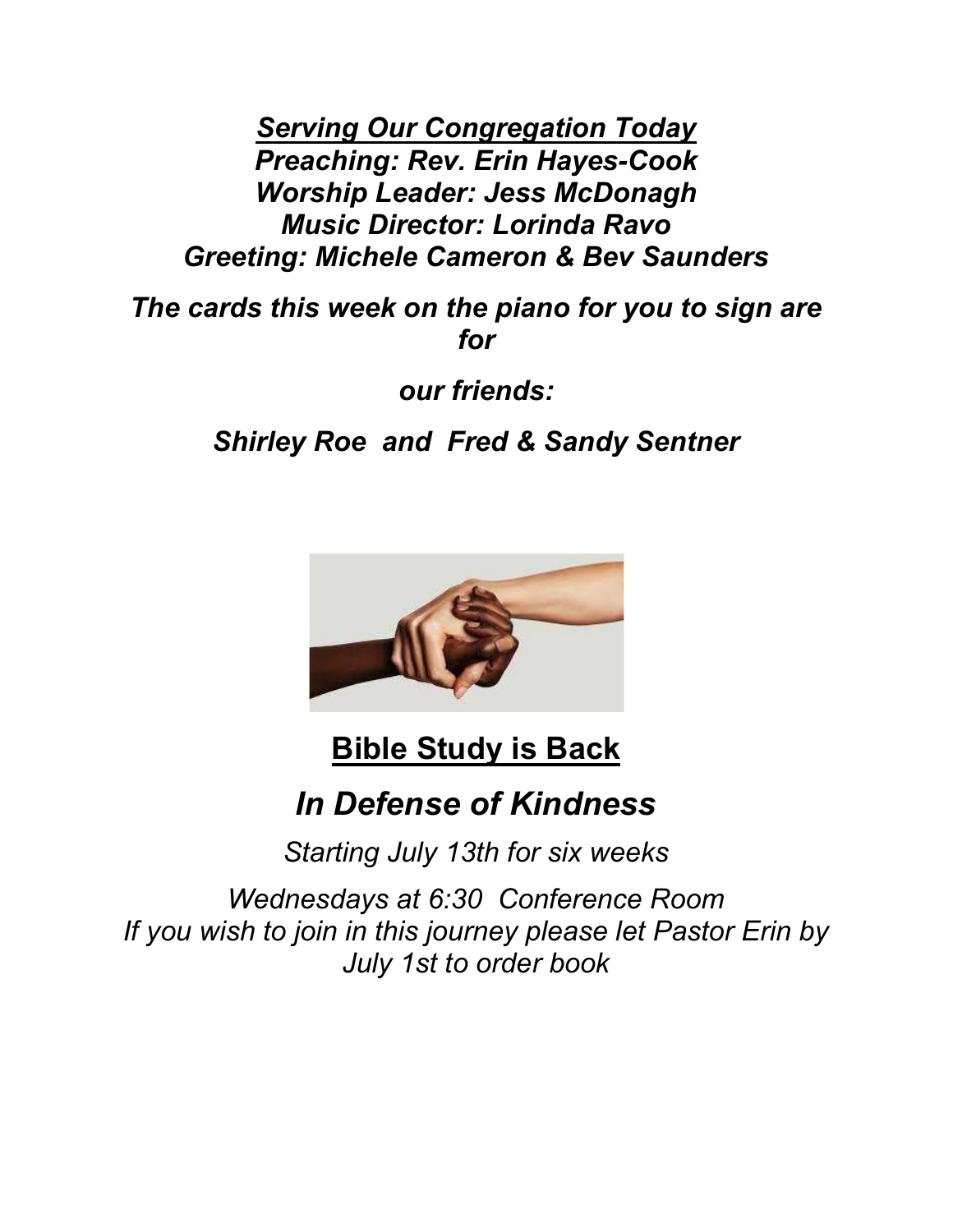# SECOND SUNDAYS FOR KIDS

Second Sunday: Act 2! Our July 10 Second Sunday activity for kids, both from our church and their friends, will be an introduction to Martial Arts and Yoga, both taught by experienced teachers.The program meets from 11:30 am-1:30 pm in the Chapel and a light lunch will be served first. If you have a yoga mat that your child can use, we encourage you to bring it along with you! There is no charge for the program, but we do need participants to pre-register by signing up on the clipboard in front of the church, or by calling the church office, or by using the link on the church website.

We hope you'll be part of the fun!

#### Board of Deacons,

Help us fill the pack and play, located by the piano in the front of the church, with diapers and wipes. We hope to fill the pack and play to the top by summer's end so that we can give them away at our Free Market in the fall.

#### College Age Student Ministry

The Board of Deacons has an outreach ministry to our college age students. We send them notes, cards, letters, etc. throughout the school year to let them know that they're being thought of by their church family. If you have a college age student in your family (child or grandchild) and would like to have them included please contact Lorinda at theravos@comcast.net with the following information: your student's name, year in school, address where we can send mail, and their birthday. Thanks!